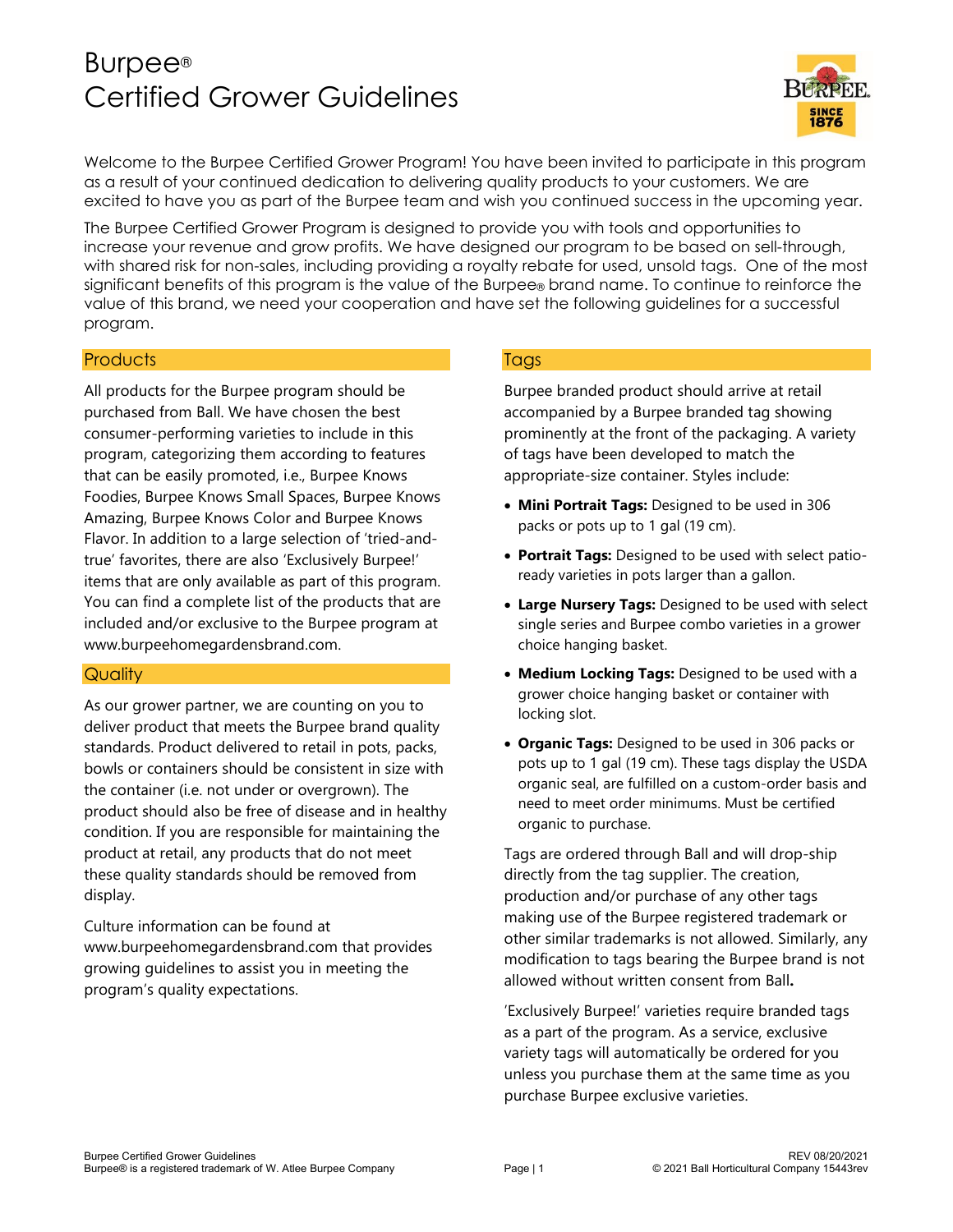# Burpee® Certified Grower Guidelines



## Packaging

Burpee products should be merchandised with approved packaging. You can purchase branded packaging directly from several approved pot suppliers. A list of approved suppliers for both plastic and sustainable pots can be found at www.burpeehomegardensbrand.com. Contact these suppliers directly for pricing and availability. A limited selection of pots and trays are available from Ball. Please contact your sales rep for ordering information. Packaging options include:

- **Hanging Baskets:** A grower's choice hanging basket can be used with a Burpee large nursery or medium locking tag.
- **Handles:** Burpee-branded handles are designed to be used with the black 306 pack and they are available for purchase from Ball.
- **Trays:** Trays used for merchandising plastic pots should be either black or white. No other color trays should be used. Sustainable pots can be merchandised in black or white plastic, or in sustainable trays.
- **Grower Choice:** Grower choice containers can be used for product grown larger than a gallon in size.

Any modification to packaging bearing the Burpee brand is not allowed without written consent from Ball.

#### **Pricing**

The Burpee program is designed for maximum profit margin. This includes the consumer, who will pay a premium for a nationally branded program because of the confidence, knowledge and success that encompasses the Burpee brand.

Your order for tags will include two elements, the price of the tag and the royalty associated with the program. These will appear in two separate columns on the invoice.

You will be invoiced for the price and royalty according to your terms and conditions agreement with Ball.

In order to maintain the value and equity of the brand, as well as to maintain your own margin, the product shouldn't be everyday-priced or below. For annuals, vegetables and herbs, we recommend you price at or above other branded programs. In addition, the retail price should reflect a premium compared to non-branded or black-pot programs.

#### **Merchandising**

Point-of-purchase merchandising is a critical component of the program, as it helps to provide guidance and confidence to the consumer in making a purchase decision. Burpee point-of-purchase materials are free; just pay for shipping & handling.

We recommend all programs that include 2,000 or more units should have Burpee point-of-purchase materials. Not sure what point-of-purchase materials will work for you? Here are our recommendations:

- For product merchandised on grower carts, each cart should include a vertical cart banner on at least one end and cart sign that indicates pricing.
- For product merchandised on traditional benches, each bench should have bench tape & bench card.
- Store banners are designed for fences or walls.

All Burpee point-of-purchase material can be ordered from Ball. The creation, production and/or use of the Burpee logo in any other format are not allowed. This includes the use of the Burpee logo, merchandising elements, POP, marketing materials, websites, advertising and PR materials. Contact Ball if you wish to use the Burpee logo other than as outlined here.

Burpee product should be merchandised as a dedicated brand space display on racks or benches with visible POP. All merchandising components should be removed once the program has been sold out for the season. Merchandising components in good condition at the end of the season can be reused the next season.